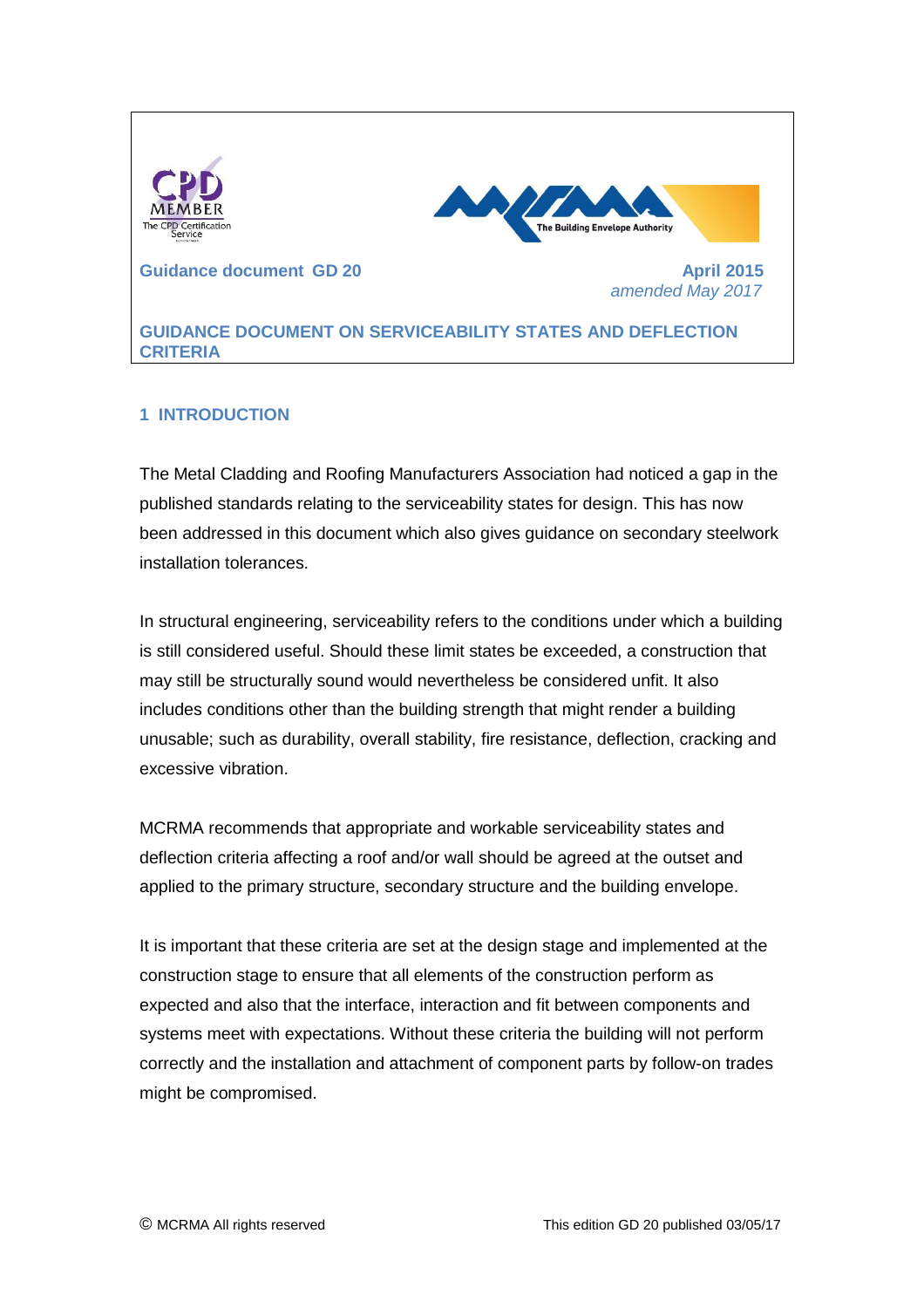Follow-on trades which are contractually responsible for accepting the condition of the earlier works prior to the installation of subsequent components must ensure that the serviceability states and deflection criteria meet the design parameters for their products before proceeding.

## **2 SCOPE**

In the design of light gauge steel sheeting and purlins, British Standards define load factors and load combinations for ultimate limit state (ULS) design but do not give guidance on serviceability limit states (SLS).

Ultimate limit state (ULS) is basically the resistance to collapse. Serviceability state (SLS) is about stiffness and limiting deflections.

This paper summarises current practice and guidance available, making reasonable recommendations for design. It is concerned with light gauge roof and wall sheeting and light gauge structural decking, steel purlins and sheeting rails.

It also includes a summary of secondary steelwork installation tolerances from the Steel Construction Institute (SCI) document P346 *Best Practice for the Specification and Installation of Metal Cladding and Secondary Steelwork*

# **3 DEFLECTION LIMITS**

## **3.1 Why serviceability limits?**

Serviceability limits concern the functioning of the structure under normal use, the comfort of building users and the appearance of the structure. Serviceability limit states (SLS) may be irreversible or reversible; with metal roofing and cladding the SLS are normally reversible (when none of the consequences remain after the actions have been removed) and the profile stresses are within the elastic region. Criteria that might be considered during serviceability limit state design checks are:

• Deflections that affect the appearance of the structure, the comfort of its users and its functionality (cracking of fittings, movement of fittings, air tightness, water tightness, drainage, etc.)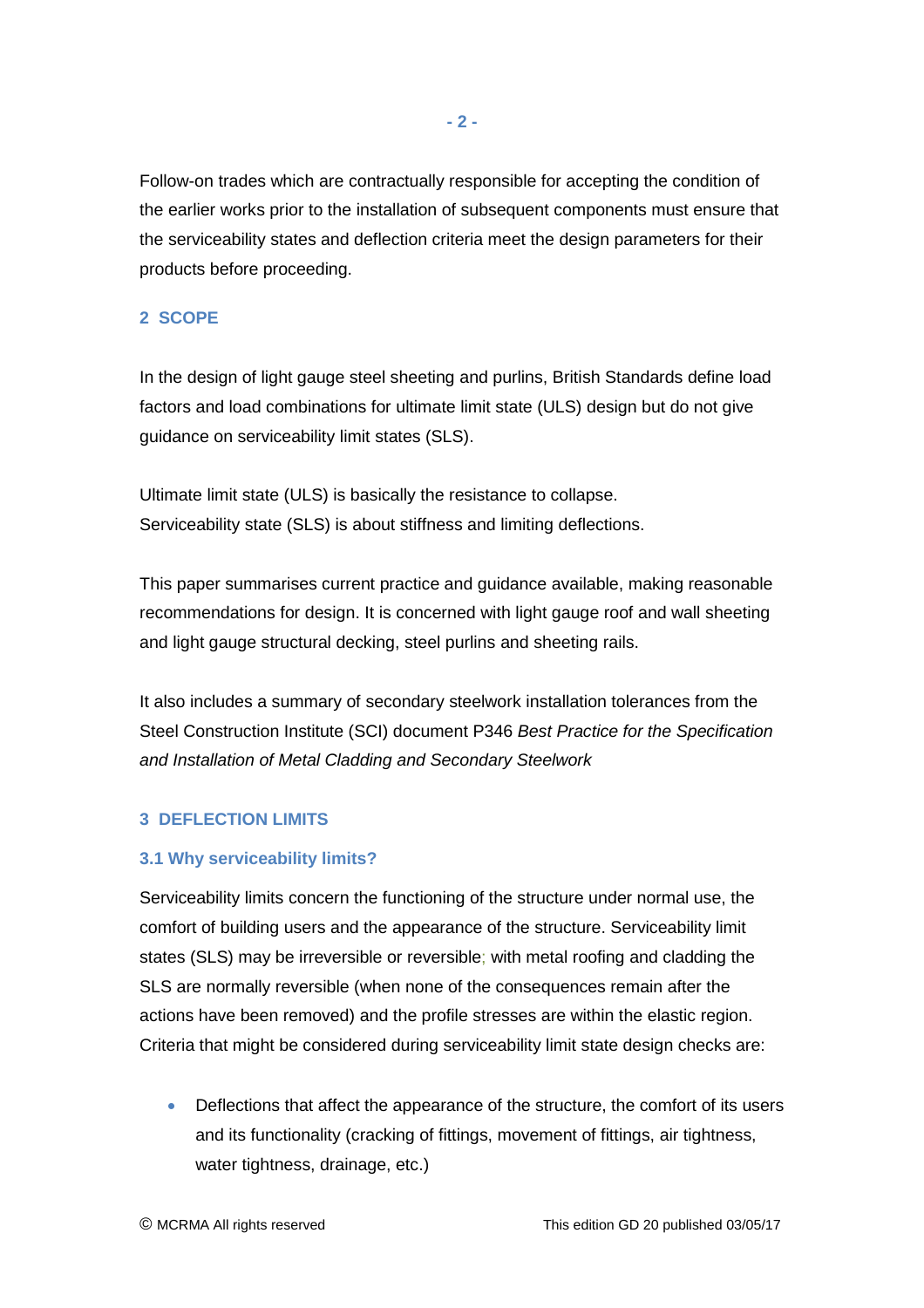- Vibrations that may cause discomfort to users of the structure and restrict the functionality of the structure (noise etc.)
- Damage that may affect the appearance or durability of the structure (distress to fixings and sealants, ceilings, fittings, ponding etc.)

The deflections of a profiled sheet under serviceability loads should not impair the strength or efficiency of the sheeting or of its fixings, or cause damage to flashings, insulation or waterproofing.

The dead load (permanent) should reflect the actual load acting on the part of the structure in question and the imposed load (snow and foot traffic) should reflect any temporary or transient load at the location. Wind loading should normally be assumed to be uniform on all spans of multi-span sheeting. The methods for calculating snow and wind loads acting on the roofing and cladding can be found on the MCRMA web site.

# **3.2 Historic advice**

BS 5950 part 6 table 2 contained deflection criteria for decks. BS 5427:96 and MCRMA technical paper No 3 *Secret Fix Roofing Design Guide* contain the same table for roofing and cladding. The deflection criteria are repeated within the current draft revision of BS 5427- see table 1 below.

| Normal maximum permissible deflection for profiled sheeting under distributed loads<br>(L is the purlin spacing. L/500 is a more stringent limit than L/200) |                                              |               |  |  |
|--------------------------------------------------------------------------------------------------------------------------------------------------------------|----------------------------------------------|---------------|--|--|
| Load condition                                                                                                                                               | Permissible deflection as a multiple of span |               |  |  |
|                                                                                                                                                              | Roof cladding                                | Wall cladding |  |  |
| Dead                                                                                                                                                         | L/500                                        |               |  |  |
| Dead and imposed                                                                                                                                             | L/200                                        |               |  |  |
| Dead and wind                                                                                                                                                | L/90                                         |               |  |  |
| Wind                                                                                                                                                         |                                              | L/120         |  |  |

*Table 1: Deflection criteria for decks*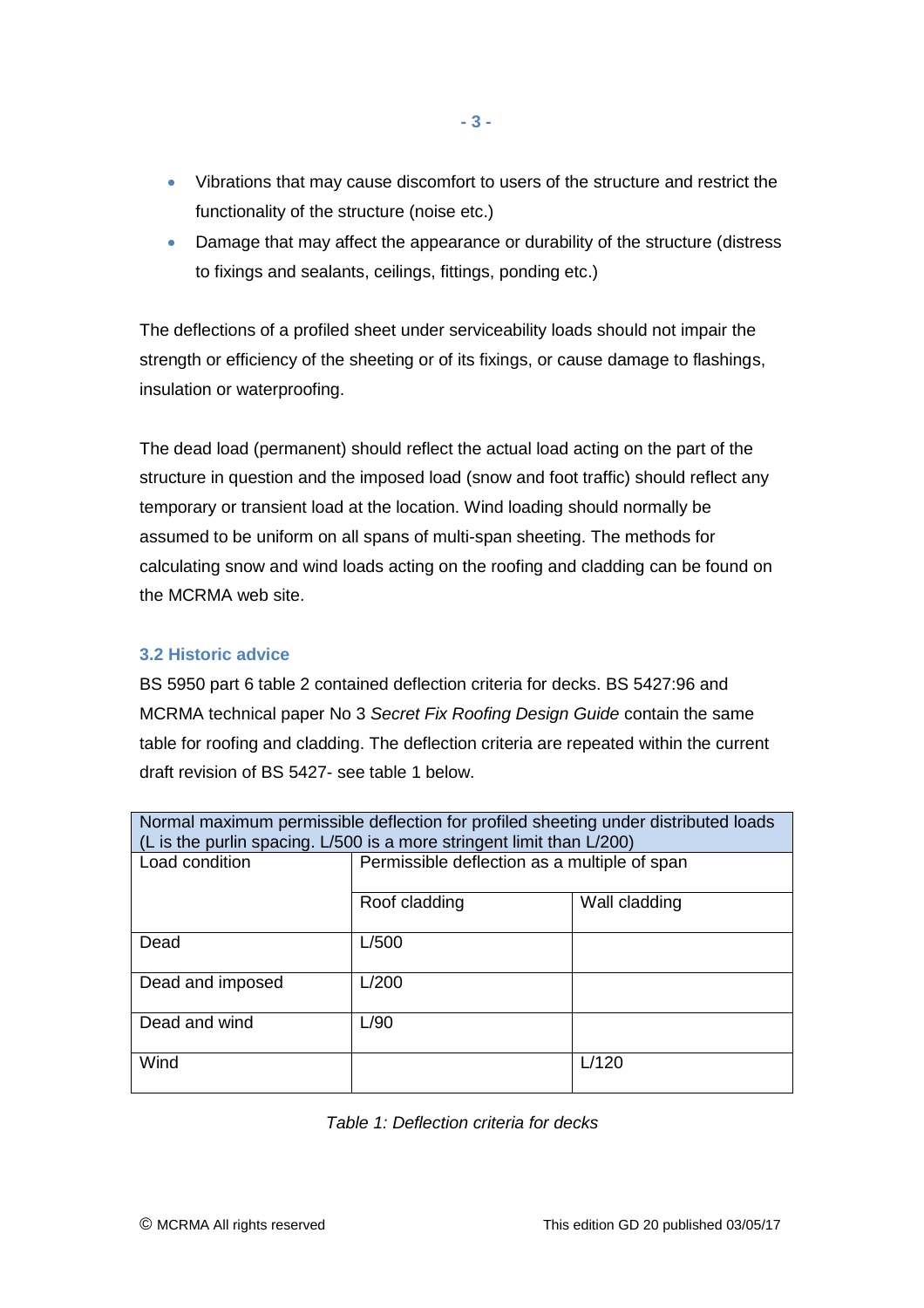**- 4 -**

#### **3.3 Current advice**

BS EN 1993-1-3:2006 and BS EN 1990-2002 do not give deflection criteria.

BS EN 1991-1-3: 2006 7.2.1 and 7.2.2 states: "With reference to EN 1990 - Annex A 1.4 limits for vertical deflections according to Figure A 1.1 should be specified for each project and agreed with the client."

There is a variety of guidance available from manufacturers' literature and the standards authorities both in the UK and abroad for deflection under dead and imposed loads (permanent and variable loads). Typically:

| Purlins:             | L/180 (under roof sheeting)                              |  |
|----------------------|----------------------------------------------------------|--|
|                      | L/360 (plasterboard ceiling),                            |  |
|                      | L/240 (non-plasterboard ceiling suspended from purlins), |  |
|                      | $L/200$ (no ceiling)                                     |  |
|                      | L/150 (agricultural)                                     |  |
|                      |                                                          |  |
| Profiled metal roof: | $L/150$ , $L/200$ , $L/90$ (wind suction)                |  |
|                      |                                                          |  |

Profiled metal wall: L/150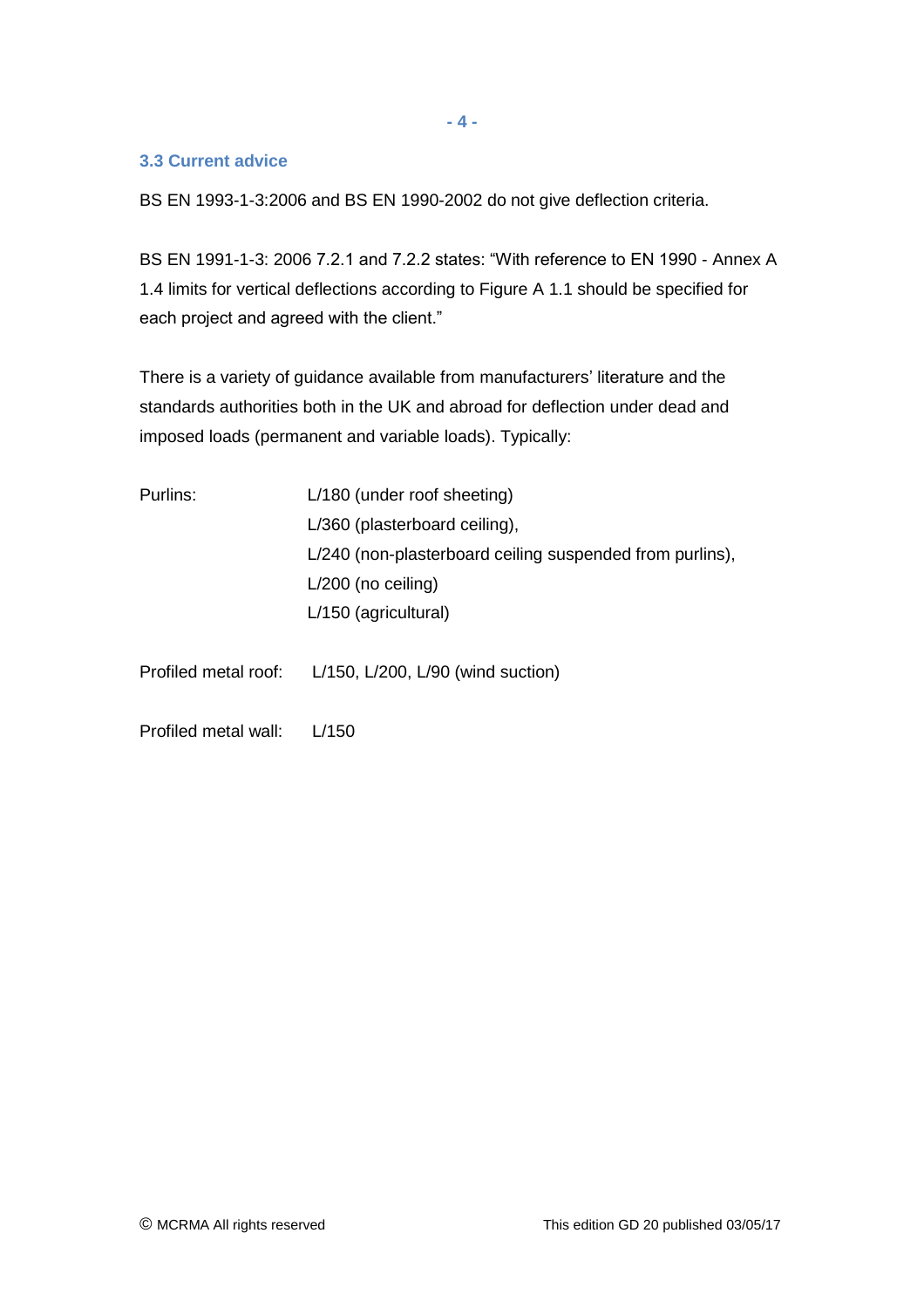#### **- 5 -**

#### **3.4 MCRMA recommendations**

Working with both historical guidance and manufacturers' guidance, the MCRMA recommendations are shown in table 2 below

| <b>Structural</b><br>element<br>$(\text{fittings} =$<br>ceilings/services<br>etc)                        | Purlins and<br>structural<br>deck<br>$(\text{fittings} =$<br>plasterboard/<br>fragile types) | Purlins and<br>structural<br>deck<br>$(\text{fittings} =$<br>non-fragile<br>types) | Purlins and<br>structural<br>deck<br>$(\text{fittings} =$<br>n/a) | <b>Profiled</b><br>metal roof<br>sheeting<br>$(\text{fittings} =$<br>n/a | <b>Sheeting</b><br>rails<br>$\int$ (fittings =<br>n/a) | <b>Profiled</b><br>metal wall<br>cladding<br>$(fittings =$<br>$n/a$ ) |
|----------------------------------------------------------------------------------------------------------|----------------------------------------------------------------------------------------------|------------------------------------------------------------------------------------|-------------------------------------------------------------------|--------------------------------------------------------------------------|--------------------------------------------------------|-----------------------------------------------------------------------|
| Deflection limit-<br>Dead<br>(permanent)<br>loads                                                        | L/500                                                                                        | L/500                                                                              | L/500                                                             | L/500                                                                    | n/a                                                    | n/a                                                                   |
| Deflection limit-<br>Dead + Live<br>(permanent and<br>variable) loads                                    | L/360                                                                                        | L/250                                                                              | L/200                                                             | L/200                                                                    | n/a                                                    | n/a                                                                   |
| Deflection limit-<br>Dead +<br>Wind/Snow drift<br>loads<br>(permanent and<br>variable, as<br>applicable) | L/150                                                                                        | L/150                                                                              | L/150                                                             | L/90                                                                     | L/90                                                   | L/90                                                                  |

# *Table 2: Deflection limits: MCRMA recommendations Note: Manufacturer's published guidance takes preference if different*

# **4 INSTALLATION TOLERANCES**

## **4.1 Light gauge steel sheeting and cladding rails**

There is little substantial tolerance guidance available for the installed positions of secondary steelwork - light gauge steel purlins and sheeting rails.

The absence of standards leaves setting and accepting them open to commercial and programme pressures, resulting in lower quality and impaired performance and durability.

The industry needs firm guidance that sets a reasonable benchmark for all to work with.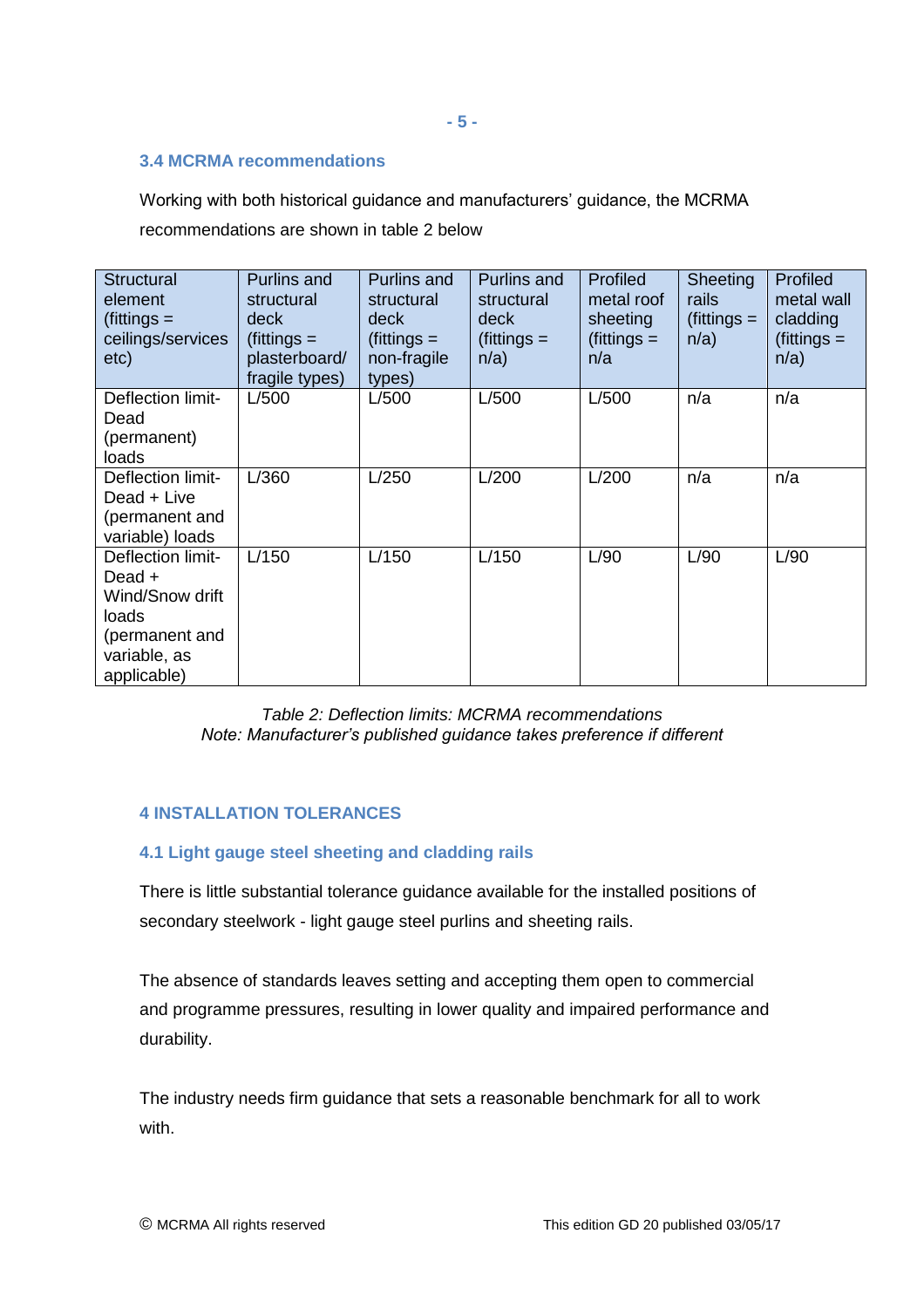This is a long standing problem and in 2005/6 the SCI chaired a working group from the industry which resulted in SCI document P346 *Best Practice for the Specification and Installation of Metal Cladding and Secondary Steelwork.*

This document includes guidance on installation tolerances for purlins and rails supporting profile metal roof sheeting and wall cladding. The intention is to examine structure positioning from the point of view of the practicalities of installing a roof or wall covering. This is to give the installer the best chance of locating the purlin or rail and installing fasteners consistently.



*Excessive purlin rotation before any load applied*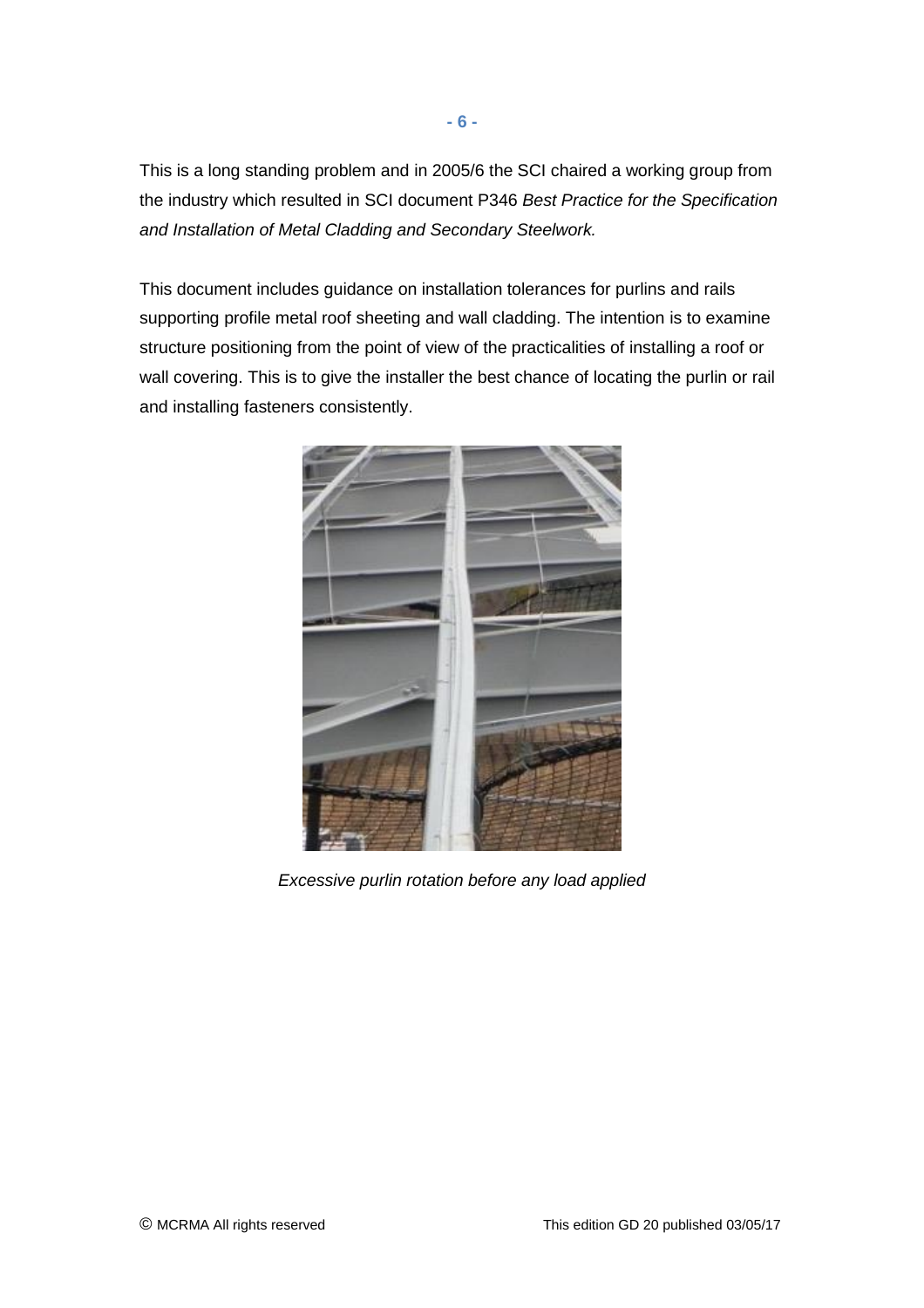

*Primary steelwork installation tolerances affect secondary steelwork and then the roof sheeting unless corrected*



*Poor sheeting rail alignment. The wall cladding would follow the structure unless corrected*

Misalignment of a purlin can be due to rotation under self-weight or loading out, deflection/sag or installation tolerances.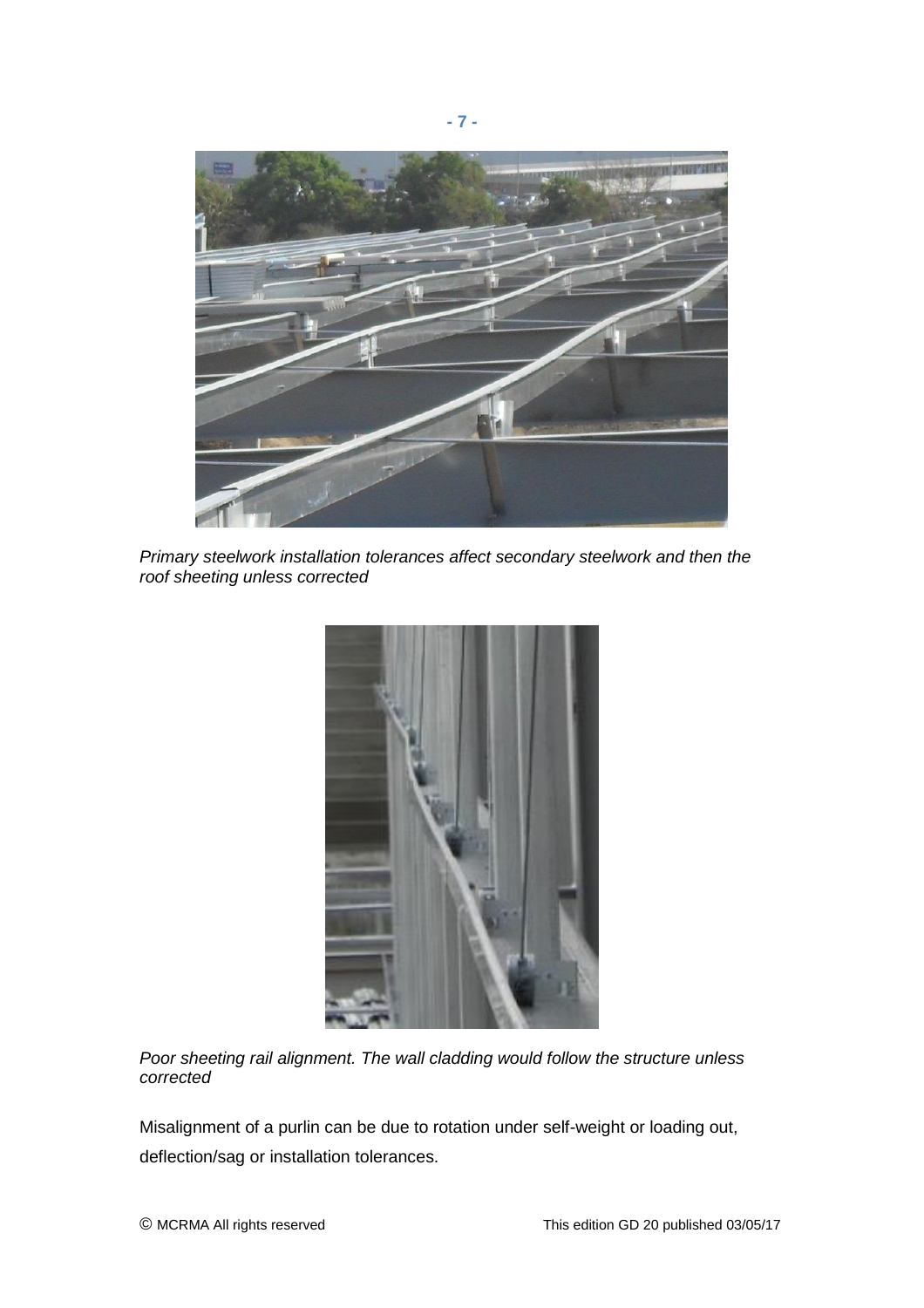

*Misalignment of purlins as shown in this case will have an adverse effect on the installation and performance of the building envelope*

If the purlin is not close to the intended position fasteners may unknowingly miss the purlins risking attachment failure and end laps could miss purlins and both air tightness and water tightness could be compromised. SCI Document P346 section 4.4 deals with erection tolerances and sections 4.4.3, 4.4.4 and 4.4.5 are most relevant.

The tolerances for x and y, downslope and vertical deviations from the intended positions are shown in figure 1 below and in the summary of span position tolerances for metal roofing in table 3 overleaf.



*Figure 1: Limits on span position*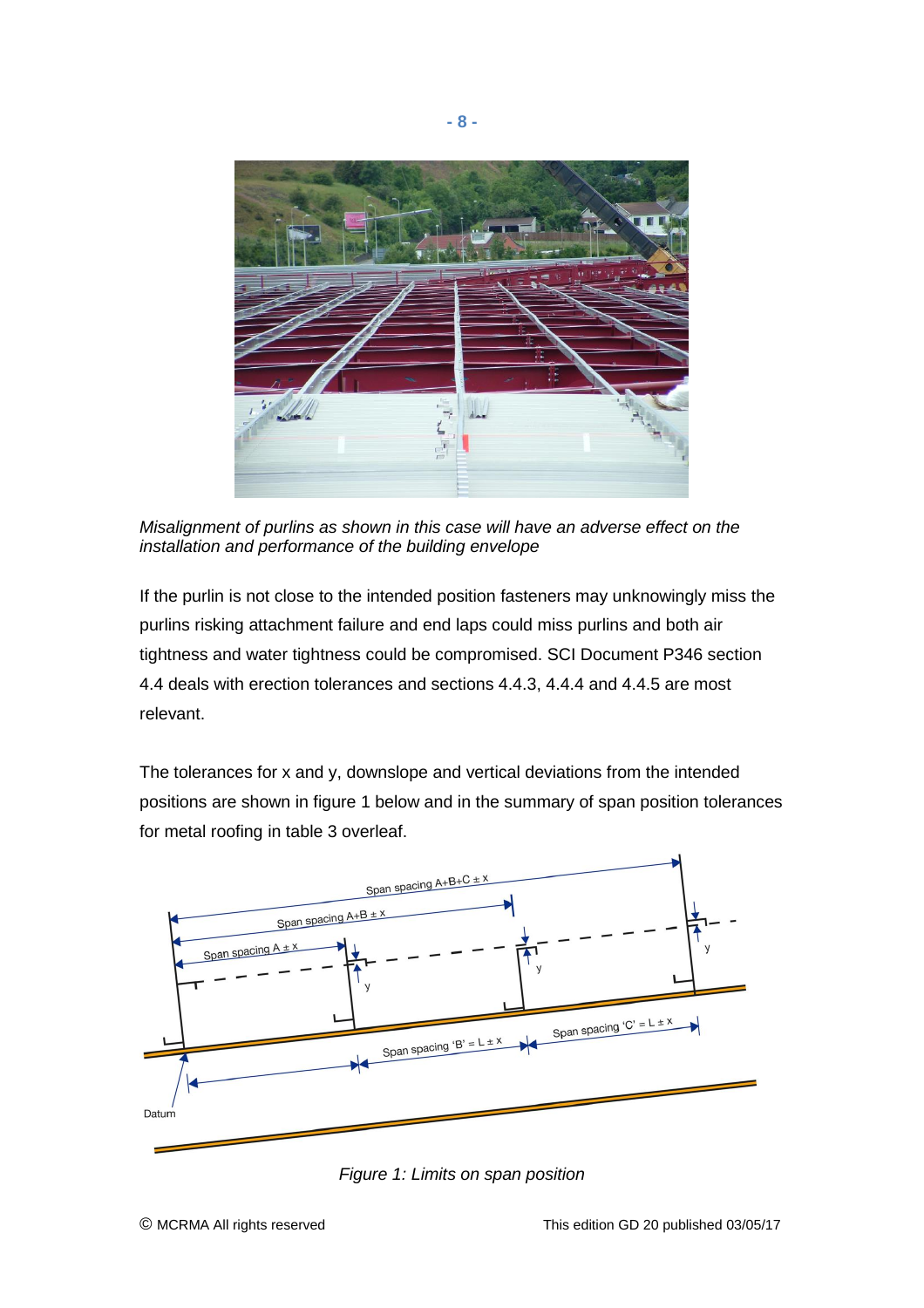|                              | Built up metal twin<br>skin system    | Standing seam twin<br>skin system     | <b>Factory insulated</b><br>panels      |
|------------------------------|---------------------------------------|---------------------------------------|-----------------------------------------|
| X mm, down<br>slope          | 20 <sub>mm</sub>                      | 20 <sub>mm</sub>                      | 10mm (based on a<br>60mm purlin flange) |
| Y mm, $90^\circ$ to<br>slope | Cladding<br>manufacturer to<br>advise | Cladding<br>manufacturer to<br>advise | Cladding<br>manufacturer to<br>advise   |

*Table 3: Summary of SCI Document P346 span position tolerances for metal roofing*

Designers, installers and main contractors need more specific guidance than this to base decisions on. The only manufacturer advice available relating to the Y value states that purlin deviation from straight line parallel to rafter/column should be L/400 for vertical cladding,  $L/600$  for horizontal cladding and  $L/200$  roofing (L = sheeting span).

## **4.2 MCRMA recommendations**

MCRMA recommendations for acceptable installed deviations from the intended purlin position are shown in table 4.

|                              | Built up metal twin<br>skin system | Standing seam twin<br>skin system | <b>Factory insulated</b><br>panels |
|------------------------------|------------------------------------|-----------------------------------|------------------------------------|
| X mm, down<br>slope          | 20 <sub>mm</sub>                   | 20mm                              | 10mm                               |
| Y mm, $90^\circ$ to<br>slope | $+/-L/100$                         | $+/-L/200$                        | $+/-L/300$                         |
| (L=purlin                    | (typically +/- 15mm                | (typically $+/- 7.5$ mm           | (typically $+/- 5.0$ mm            |
| spacing, mm)                 | at 1.5m purlin                     | at 1.5m purlin                    | at 1.5m purlin                     |
|                              | spacings)                          | spacings)                         | spacings)                          |

*Table 4: Purlin position tolerances for metal roofing: MCRMA recommendations Note: Manufacturer's published guidance takes preference if different*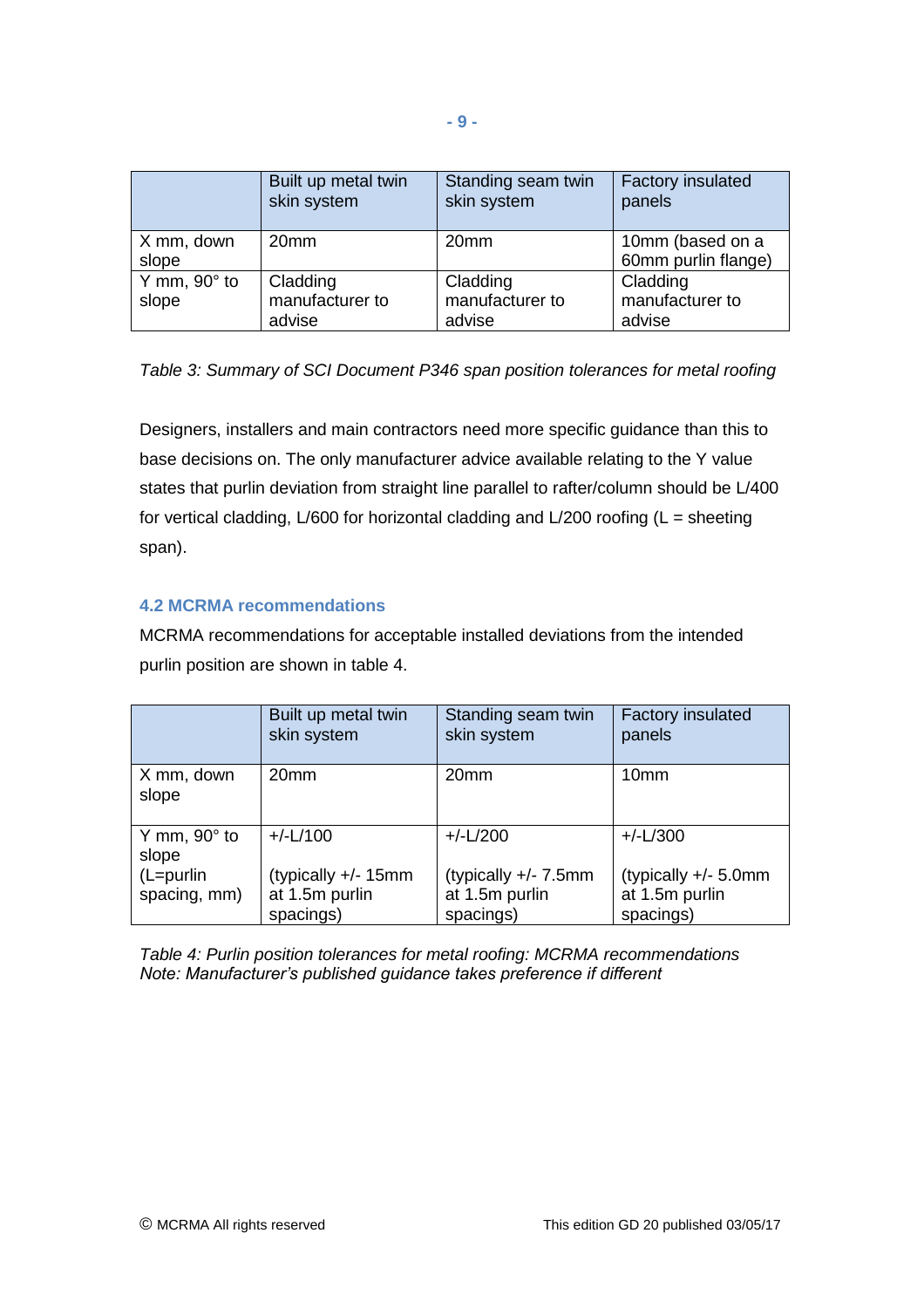**- 10 -**

## **4.3 Fastener strength**

It is worth noting that the roof system is solely dependent on screw fasteners for the attachment of the roof system to the structure. The primary fasteners in this respect are generally the spacer fasteners or insulated panel fasteners.

The application of these must take into account the pull-out resistance from the actual grade and thickness of the purlins as well as fastener frequency. Fastener manufacturers should be able to provide the designer with characteristic pull-out values for the actual application.

# **5 ROOF SYSTEM END LAPS**

From tables 3 and 4, it can be seen that built up systems, twin skin or standing seam, are generally accepted as being more tolerant of structure positions and deflections than factory insulated panels.

Built up systems have overlapping end laps that accommodate variations in structure location, factory insulated composite panels have butting end laps and are far less tolerant.

## **5.1 Single skin end lap**

In built up systems, metal liner and external profiles are inherently more flexible than factory insulated composite panels. The liner and external sheets follow the structure levels, overlap at end laps and structure locations are more easily followed for applying fasteners.

This has benefits for the integrity of the fasteners and for achieving a vapour and airtight liner.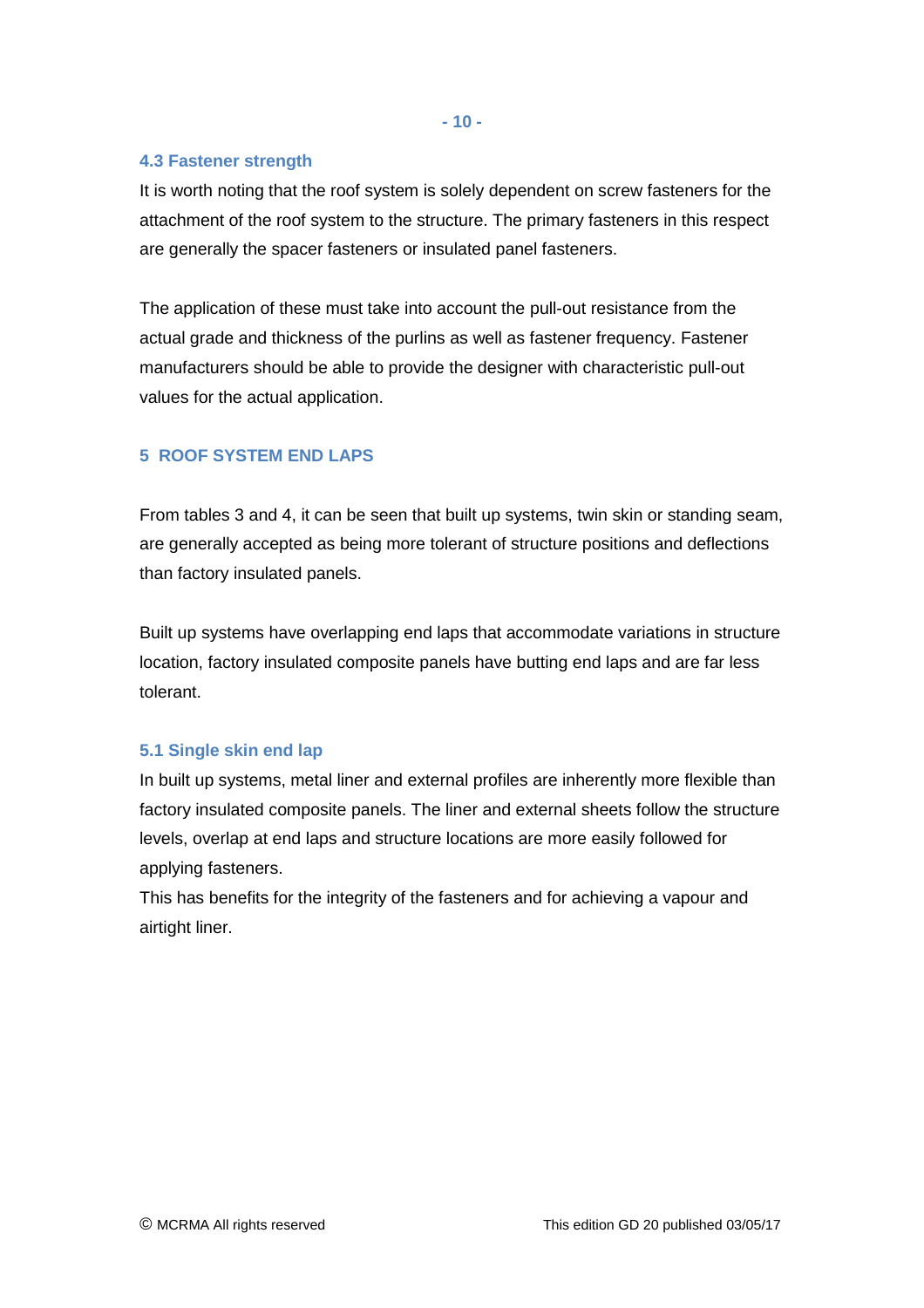

*Figure 2: Typical built up system, external profile, end lap detail*

## **5.2 Factory insulated composite panel end lap**

Factory insulated composite panels are far stiffer than liner panels; end laps are butt joints - and fasteners long. Deflection of a purlin under the load of a factory insulated composite panel during installation can result in fasteners missing purlins….a reason why fly fixing (temporary fixing) is not recommended.

At a factory insulated composite panel end lap, a purlin flange is typically 60mm wide, the down slope bearing 40mm and the upslope (overlap) bearing 20mm. Bend radii can reduce the flat flange width.

The fastener has to be applied through the 40mm wide bearing. This is done with a long fastener, often to an idealised line, without being able to see the purlin. The purlin may be 10mm out of position and there could be a gap at the butt joint. The bearing to aim at could be reduced to 20mm - 30mm, and the chances of a compromised fixing increased.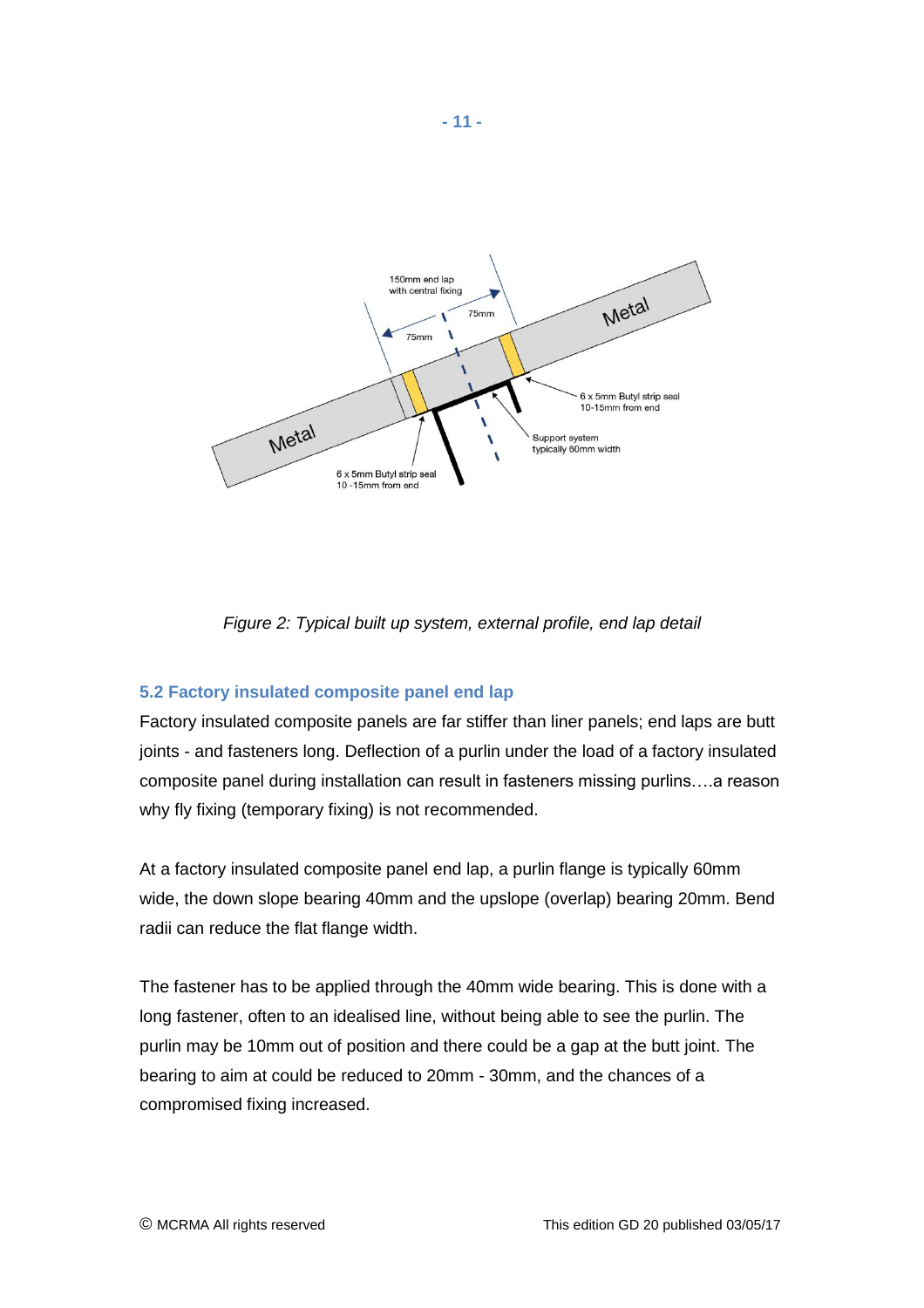In reality, the positive way to ensure that a reasonable bearing, end lap and fixing is achieved, is to use an increased flange width purlin or include an extension plate, typically a 1.6mm galvanised steel ledger angle secured to the purlin.



*Figure 3: Typical insulated composite panel, end lap detail, no purlin extension plate*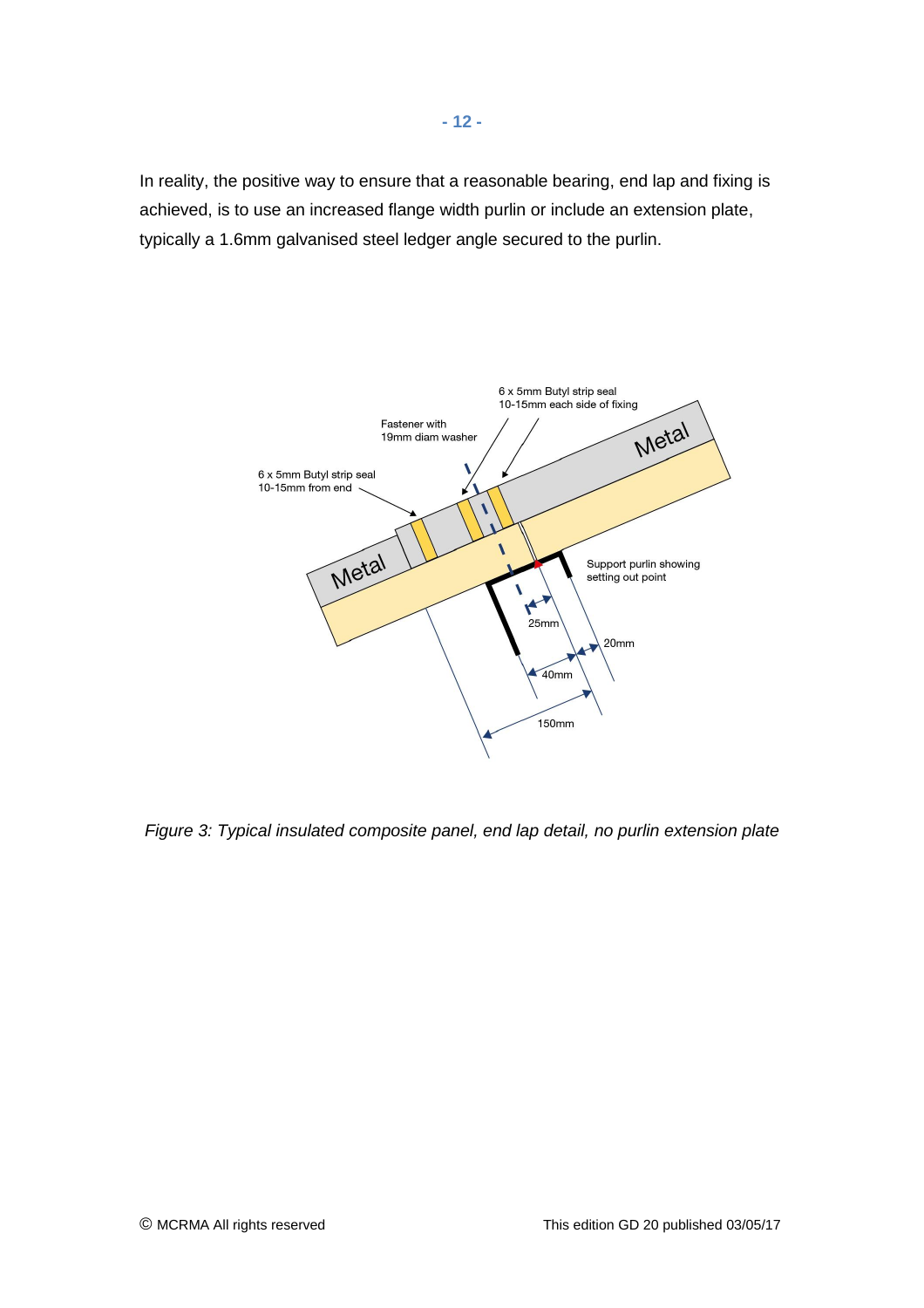

*Figure 4: Typical insulated composite panel, end lap detail, with purlin extension plate*

## Figure 4 notes:

- i) The introduction of a purlin extension plate or ledger plate provides additional support to the end lap and allows the panel position to be adjusted at the next purlin up, to achieve 40mm panel bearing for the fastener location. The purlin extension plate is structural and must be designed and fixed to the purlin as such.
- ii) The extension plate shape shown is notional.
- iii) The extension plate increases the tolerance of the butt joint to purlin position detail for variances due to deflection or installation tolerances and gives the installer scope for adjusting lap positions for weathertightness, non-fragility etc.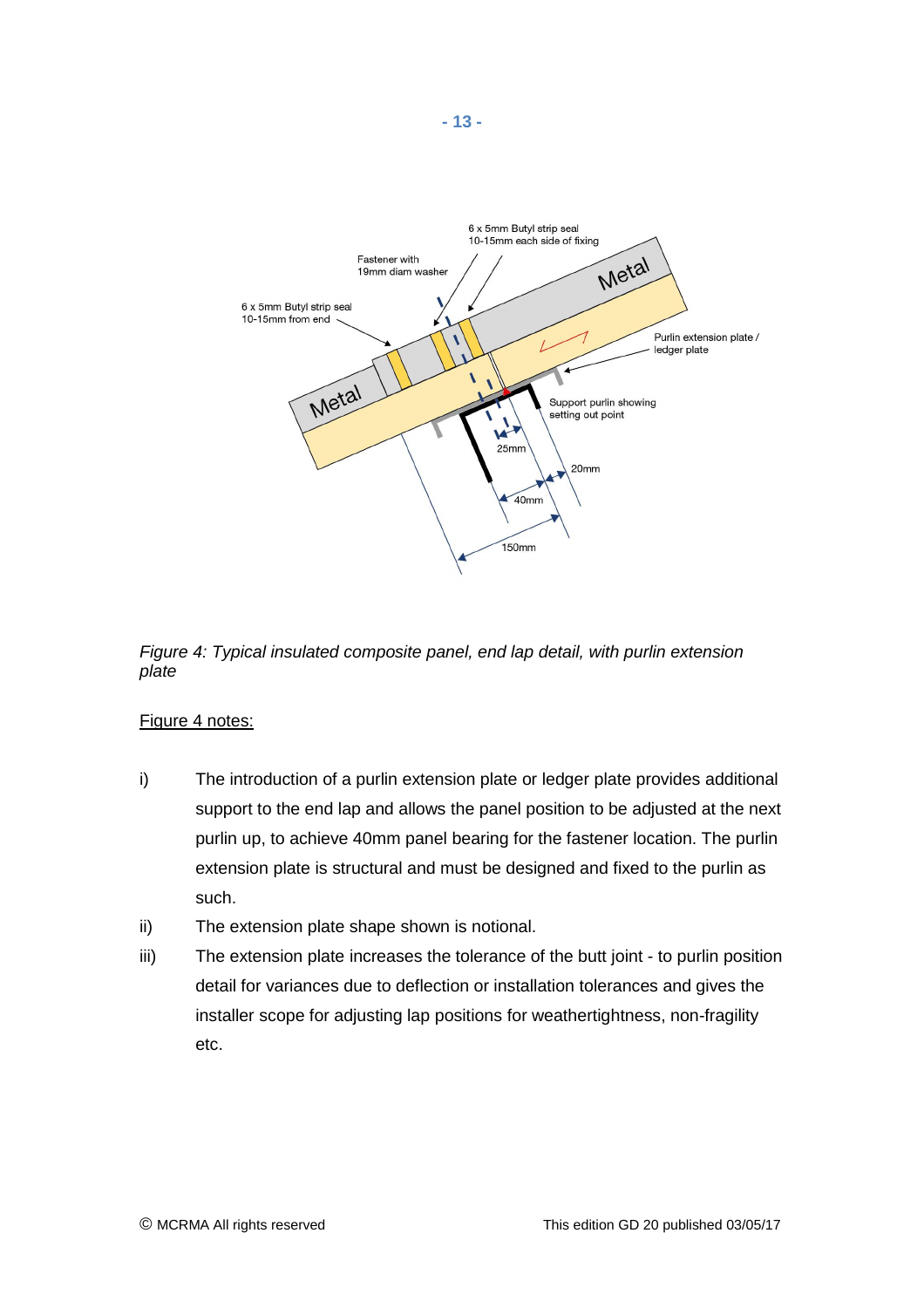#### **6 CONCLUSIONS**

It is important that the deflection criteria are set at the design stage and implemented at the construction stage to ensure that all elements of the construction perform as expected and also that the interface, interaction and fit between components and systems meet with expectations. If in doubt, seek the advice of a qualified structural engineer.

Without these criteria, the building will not perform correctly and the installation and attachment of component parts by follow-on trades will be compromised. Follow-on trades which are contractually responsible for accepting the condition of the earlier works prior to commencing the installation of subsequent components must ensure that the serviceability states and deflection criteria meet the design parameters for their products before proceeding.

Adoption by industry of the guidelines outlined in this document in tables 2 and 4 and figure 4 will lead to better and more consistent standards of metal roofing and cladding construction.

MCRMA member companies can advise on the suitability and performance of materials, systems and assemblies to ensure that the deflection criteria are calculated properly and that the cladding and components are specified accordingly. In addition, design information can be obtained from any of the independent roofing and cladding inspectors featured on the MCRMA web site at www.mcrma.co.uk

## **MCRMA ONLINE CPD PROGRAMME**

This guidance document is available as an online CPD and is accredited by the CPD Certification Service. MCRMA's online CPD programme is open to anyone seeking to develop their knowledge and skills within the metal building envelope sector. Each module also offers members of professional institutions an opportunity to earn credit toward their annual CPD requirement. This module has an anticipated CPD value of 60 minutes or equivalent.

For more information and to take the CPD go to **[www.mcrma.co.uk/online-cpds/](http://www.mcrma.co.uk/online-cpds/)**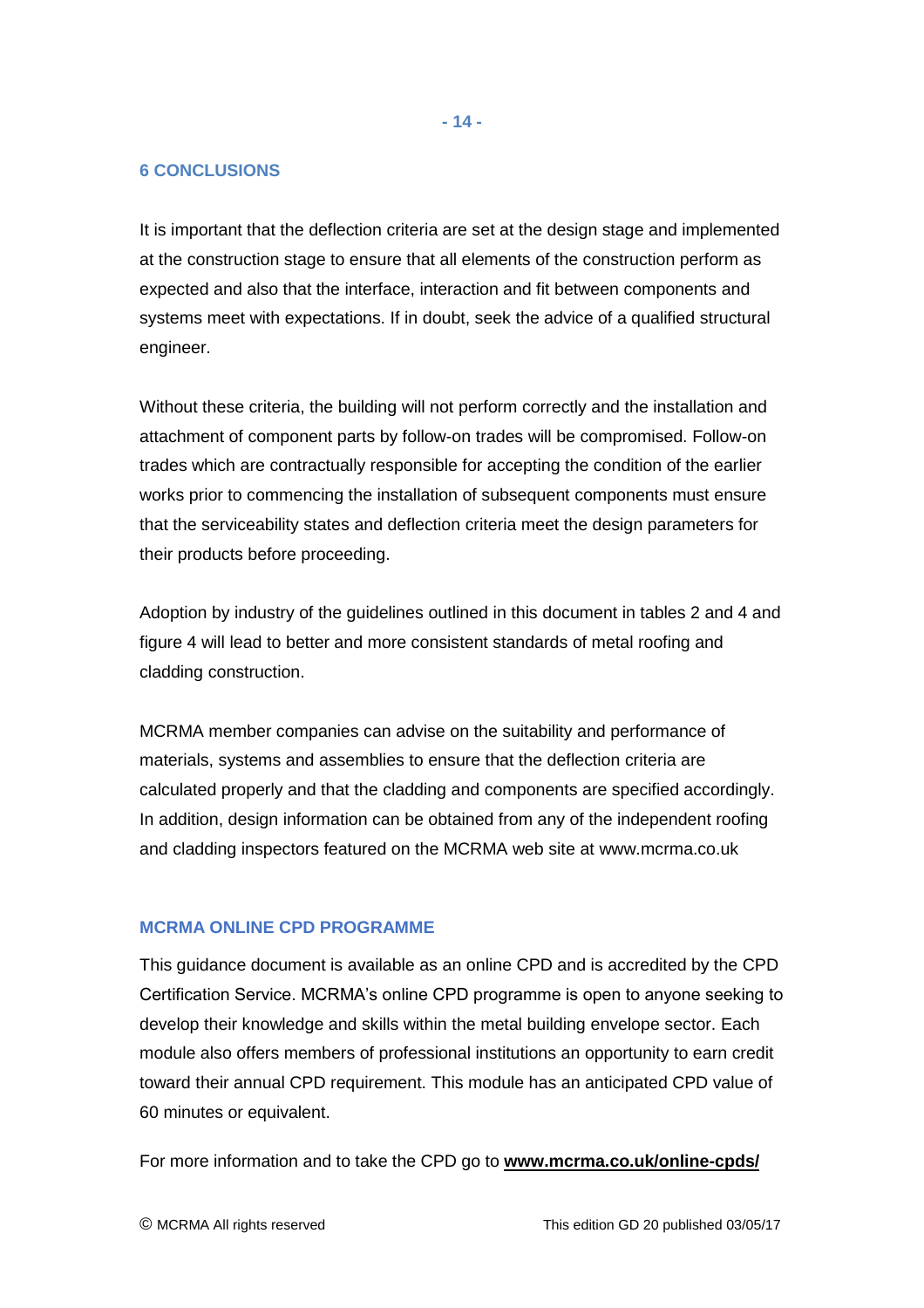#### **REFERENCES**

American Institute of Steel Construction Inc. AISC Serviceability Design Considerations

BS 5427:1996 *Code of practice for the use of profiled sheet for roof and wall cladding on buildings* 

BS 5427 draft revision 2012 *Code of practice for the use of profiled sheet for roof and wall cladding on buildings* 

BS 5950-6:1995 *Structural use of steelwork in buildings. Code of practice for design of light gauge profiled steel sheeting*

BS EN 1990:2002 *Basis of structural design*

BS EN 1991:2003 Eurocode 1. *Action on structures. General action. Snow loads.*

BS EN 1993-1-3:2006 Design of steel structures. General rules. Supplementary rules for cold-formed members and sheeting.

MCRMA guidance document GD 15, *Guidance for wind loadings on roof and wall cladding* 

MCRMA guidance document GD16, *Guidance for snow loading on cladding*

MCRMA guidance document GD 24, *Installation of purlins and side rails* 

MCRMA technical paper No 3 *Secret Fix Roofing Design Guide*

Steel Construction Institute P346: *Best Practice for the Specification and Installation of Metal Cladding and Secondary Steelwork*

Steel Construction Institute P387: *Steel Building Design: Worked Examples for Students*

#### **ACKNOWLEDGMENT**

*Permission to reproduce extracts from British Standards is granted by BSI Standards Limited (BSI). No other use of this material is permitted. British Standards can be obtained in PDF or hard copy formats from the BSI online shop:* [www.bsigroup.com/Shop](http://www.bsigroup.com/Shop) *or by contacting BSI Customer Services for hard copies only: Tel: +44 (0) 845 086 9001, Email:*  [cservices@bsigroup.com](mailto:cservices@bsigroup.com)